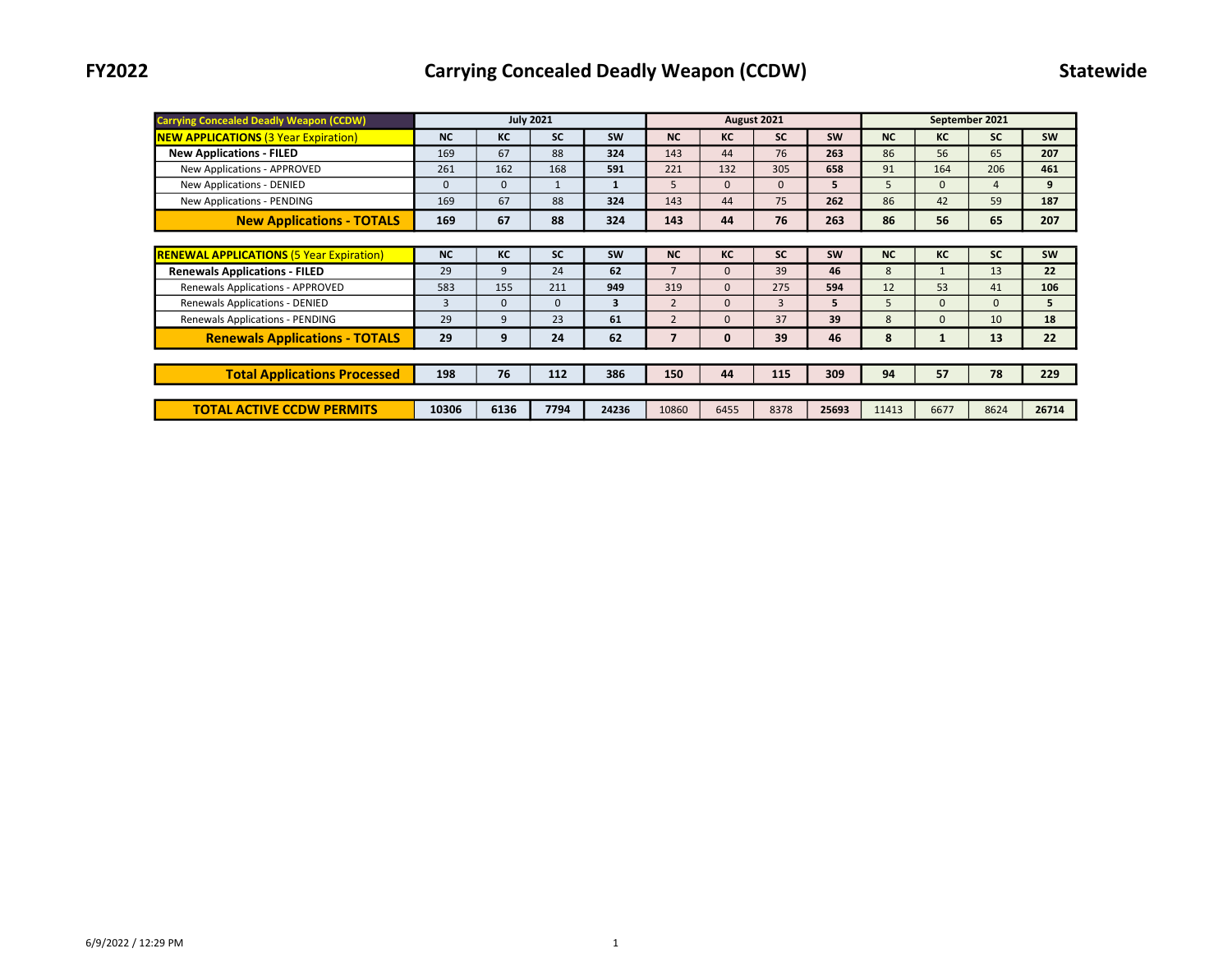| <b>Carrying Concealed Deadly Weapon (CCDW)</b>  | October 2021   |             |              |           |              |              | November 2021 |              | December 2021 |                |              |              |  |
|-------------------------------------------------|----------------|-------------|--------------|-----------|--------------|--------------|---------------|--------------|---------------|----------------|--------------|--------------|--|
| <b>NEW APPLICATIONS (3 Year Expiration)</b>     | <b>NC</b>      | КC          | <b>SC</b>    | <b>SW</b> | <b>NC</b>    | КC           | <b>SC</b>     | <b>SW</b>    | <b>NC</b>     | КC             | <b>SC</b>    | <b>SW</b>    |  |
| <b>New Applications - FILED</b>                 | 97             | 42          | 46           | 185       | 109          | 61           | 72            | 242          | 106           | 34             | 62           | 202          |  |
| New Applications - APPROVED                     | 630            | 44          | 56           | 730       | 182          | 32           | 35            | 249          | 69            | 87             | 102          | 258          |  |
| <b>New Applications - DENIED</b>                | 14             | $\mathbf 0$ | 8            | 22        | $\Omega$     | $\Omega$     | 5             | 5            | 12            | $\Omega$       | $\mathbf{1}$ | 13           |  |
| New Applications - PENDING                      | 5              | 42          | 45           | 92        | 109          | 56           | 72            | 237          | 106           | 23             | 59           | 188          |  |
| <b>New Applications - TOTALS</b>                | 97             | 42          | 46           | 185       | 109          | 61           | 72            | 242          | 106           | 34             | 62           | 202          |  |
|                                                 |                |             |              |           |              |              |               |              |               |                |              |              |  |
| <b>RENEWAL APPLICATIONS (5 Year Expiration)</b> | <b>NC</b>      | КC          | <b>SC</b>    | <b>SW</b> | <b>NC</b>    | КC           | <b>SC</b>     | <b>SW</b>    | <b>NC</b>     | КC             | <b>SC</b>    | <b>SW</b>    |  |
| <b>Renewals Applications - FILED</b>            | 9              | 6           | $\mathbf{0}$ | 15        | $\mathbf{0}$ | $\mathbf{0}$ | $\mathbf{0}$  | $\mathbf{0}$ | $\mathbf{1}$  | $\mathbf{0}$   | $\mathbf{0}$ | $\mathbf{1}$ |  |
| Renewals Applications - APPROVED                | $\overline{2}$ |             | 11           | 14        | 45           | 6            |               | 52           | 3             | $\overline{2}$ | $\mathbf{0}$ | 5            |  |
| <b>Renewals Applications - DENIED</b>           | $\Omega$       | $\mathbf 0$ | $\Omega$     | 0         | $\Omega$     | $\Omega$     | $\mathbf{0}$  | $\mathbf{0}$ | $\Omega$      | $\Omega$       | $\Omega$     | $\mathbf{0}$ |  |
| Renewals Applications - PENDING                 | $\Omega$       | 6           | $\mathbf{0}$ | 6         | $\Omega$     | $\Omega$     | $\mathbf{0}$  | $\mathbf{0}$ | 1             | $\Omega$       | $\Omega$     | $\mathbf{1}$ |  |
| <b>Renewals Applications - TOTALS</b>           | 9              | 6           | 0            | 15        | 0            | $\mathbf{0}$ | $\mathbf{0}$  | $\mathbf 0$  |               | $\mathbf 0$    | 0            | $\mathbf{1}$ |  |
|                                                 |                |             |              |           |              |              |               |              |               |                |              |              |  |
| <b>Total Applications Processed</b>             | 106            | 48          | 46           | 200       | 109          | 61           | 72            | 242          | 107           | 34             | 62           | 203          |  |
|                                                 |                |             |              |           |              |              |               |              |               |                |              |              |  |
| <b>TOTAL ACTIVE CCDW PERMITS</b>                | 12026          | 6730        | 8701         | 27457     | 12174        | 6765         | 8739          | 27678        | 12461         | 6858           | 8833         | 28152        |  |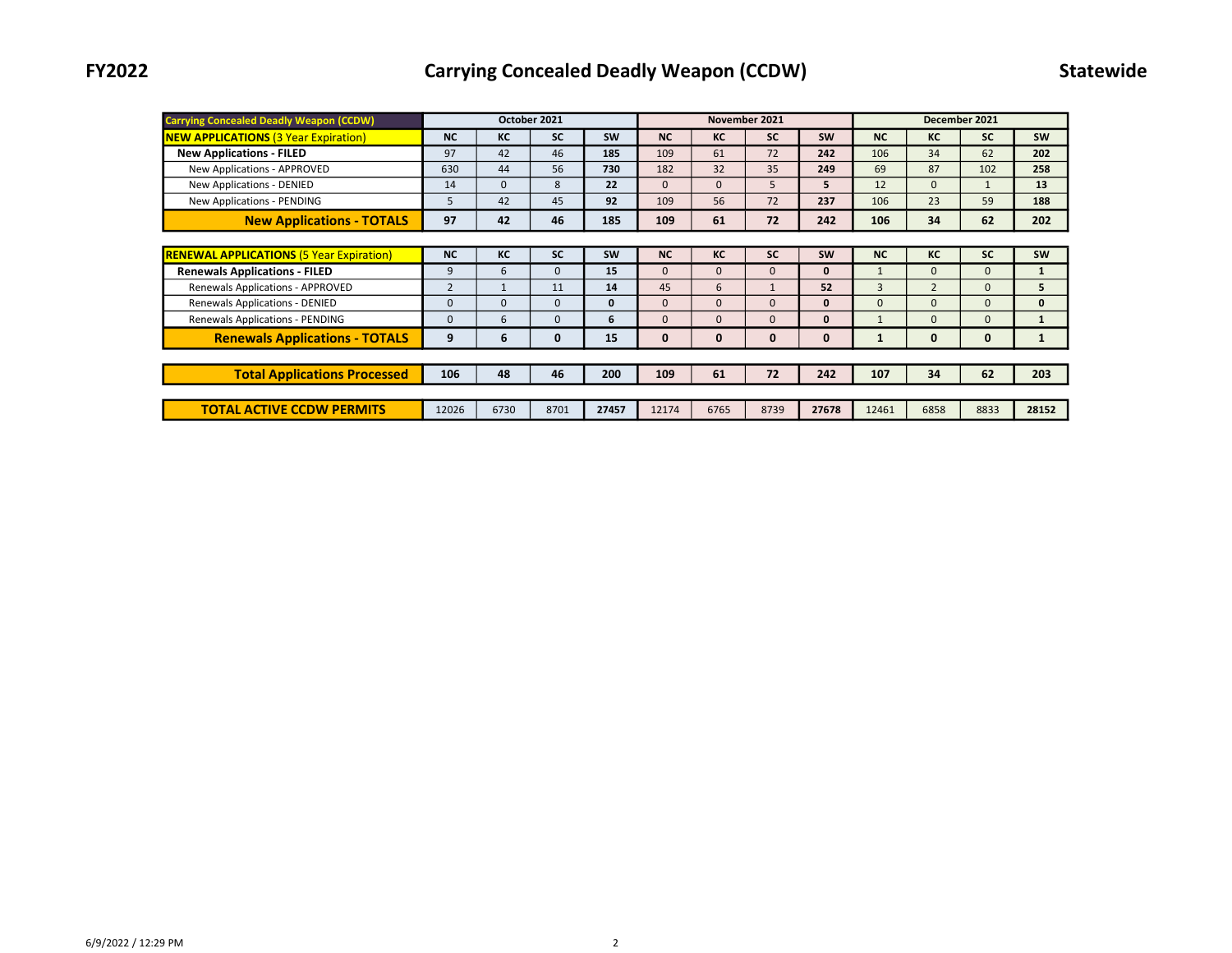| <b>Carrying Concealed Deadly Weapon (CCDW)</b>  | January 2022 |          |           |              |           |              | February 2022 |              | <b>March 2022</b> |          |              |              |
|-------------------------------------------------|--------------|----------|-----------|--------------|-----------|--------------|---------------|--------------|-------------------|----------|--------------|--------------|
| <b>NEW APPLICATIONS (3 Year Expiration)</b>     | <b>NC</b>    | КC       | <b>SC</b> | <b>SW</b>    | <b>NC</b> | КC           | <b>SC</b>     | <b>SW</b>    | <b>NC</b>         | KC       | <b>SC</b>    | <b>SW</b>    |
| <b>New Applications - FILED</b>                 | 92           | 43       | 61        | 196          | 104       | 40           | 26            | 170          | 136               | 45       | 90           | 271          |
| New Applications - APPROVED                     | 117          | $\Omega$ | 37        | 154          | 133       | 43           | 38            | 214          | 50                | 45       | 40           | 135          |
| <b>New Applications - DENIED</b>                | 10           | $\Omega$ | $\Omega$  | 10           | 17        | $\mathbf{0}$ |               | 18           | 11                | $\Omega$ | $\mathbf{0}$ | 11           |
| New Applications - PENDING                      | 92           | 43       | 61        | 196          | 104       | 39           | 26            | 169          | 136               | 45       | 90           | 271          |
| <b>New Applications - TOTALS</b>                | 92           | 43       | 61        | 196          | 104       | 40           | 26            | 170          | 136               | 45       | 90           | 271          |
|                                                 |              |          |           |              |           |              |               |              |                   |          |              |              |
| <b>RENEWAL APPLICATIONS (5 Year Expiration)</b> | <b>NC</b>    | КC       | <b>SC</b> | <b>SW</b>    | <b>NC</b> | KC           | <b>SC</b>     | <b>SW</b>    | <b>NC</b>         | KC       | <b>SC</b>    | <b>SW</b>    |
| <b>Renewals Applications - FILED</b>            | 365          | 177      | 155       | 697          | 235       | 112          | 102           | 449          | 305               | 136      | 183          | 624          |
| Renewals Applications - APPROVED                | 56           | $\Omega$ | $\Omega$  | 56           | 248       | 41           | 56            | 345          | 112               | 177      | 102          | 391          |
| Renewals Applications - DENIED                  | $\Omega$     | $\Omega$ | $\Omega$  | $\mathbf{0}$ | $\Omega$  | $\Omega$     | 0             | $\mathbf{0}$ | $\Omega$          | $\Omega$ | $\mathbf{0}$ | $\mathbf{0}$ |
| Renewals Applications - PENDING                 | 365          | 177      | 155       | 697          | 235       | 112          | 102           | 449          | 305               | 136      | 183          | 624          |
| <b>Renewals Applications - TOTALS</b>           | 365          | 177      | 155       | 697          | 235       | 112          | 102           | 449          | 305               | 136      | 183          | 624          |
|                                                 |              |          |           |              |           |              |               |              |                   |          |              |              |
| <b>Total Applications Processed</b>             | 457          | 220      | 216       | 893          | 339       | 152          | 128           | 619          | 441               | 181      | 273          | 895          |
|                                                 |              |          |           |              |           |              |               |              |                   |          |              |              |
| <b>TOTAL ACTIVE CCDW PERMITS</b>                | 12612        | 6860     | 8877      | 28349        | 12734     | 6907         | 8934          | 28575        | 12793             | 6956     | 8971         | 28720        |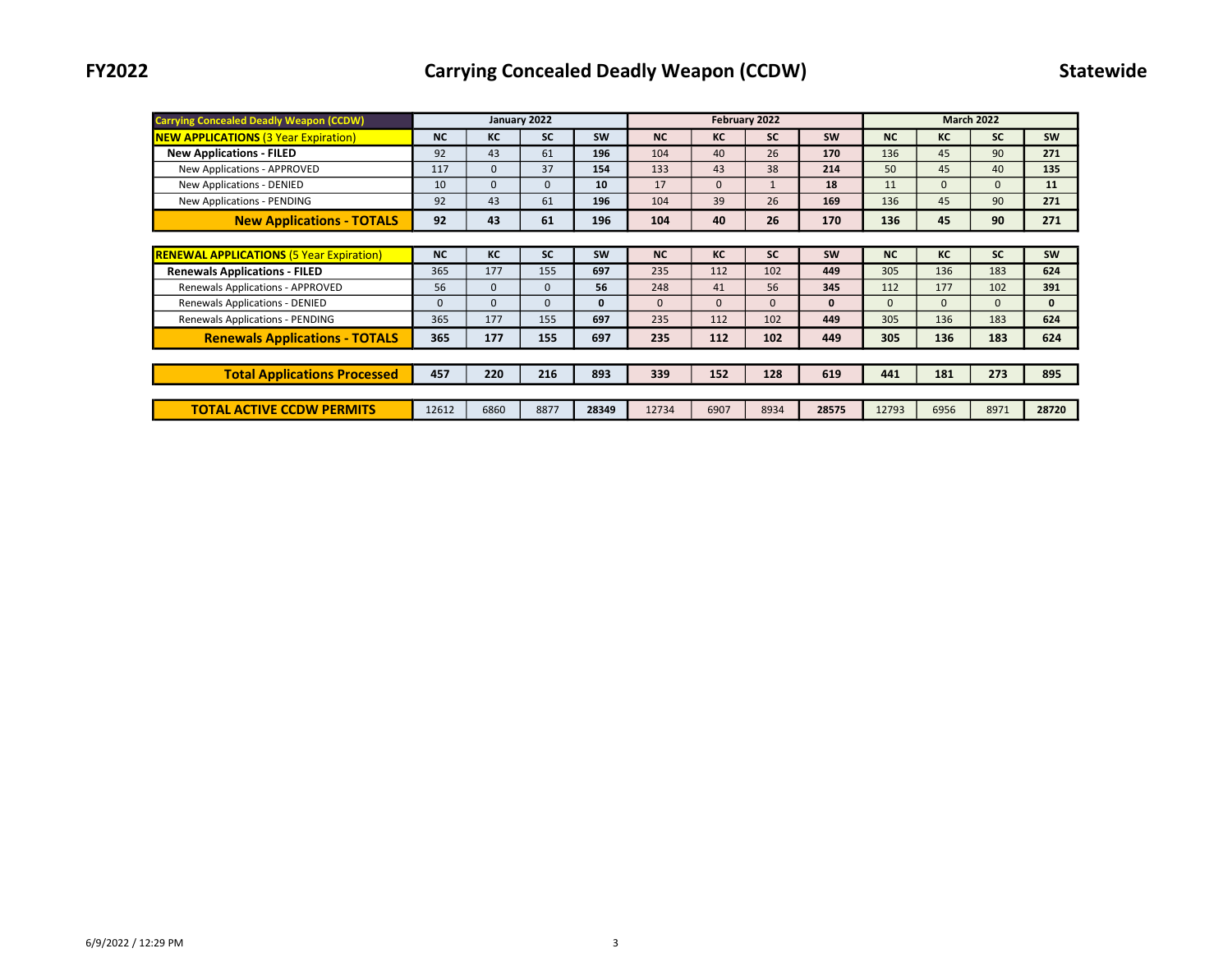| <b>Carrying Concealed Deadly Weapon (CCDW)</b>  | <b>April 2022</b> |              |              |           |           |          | <b>May 2022</b> |              | <b>June 2022</b> |          |              |              |  |
|-------------------------------------------------|-------------------|--------------|--------------|-----------|-----------|----------|-----------------|--------------|------------------|----------|--------------|--------------|--|
| <b>NEW APPLICATIONS (3 Year Expiration)</b>     | <b>NC</b>         | КC           | <b>SC</b>    | <b>SW</b> | <b>NC</b> | КC       | <b>SC</b>       | <b>SW</b>    | <b>NC</b>        | KC       | <b>SC</b>    | <b>SW</b>    |  |
| <b>New Applications - FILED</b>                 | 92                | 58           | 53           | 203       | 115       | 47       | 56              | 218          | $\Omega$         | $\Omega$ | $\Omega$     | $\mathbf{0}$ |  |
| New Applications - APPROVED                     | 134               | 64           | 87           | 285       | 48        | 21       | 61              | 130          | $\Omega$         | $\Omega$ | $\Omega$     | $\mathbf{0}$ |  |
| New Applications - DENIED                       | $\Omega$          | $\mathbf{0}$ | 5            | 5.        | $\Omega$  | $\Omega$ | $\mathbf{0}$    | $\mathbf{0}$ | $\Omega$         | $\Omega$ | $\Omega$     | $\mathbf{0}$ |  |
| New Applications - PENDING                      | 92                | 58           | 53           | 203       | 115       | 47       | 56              | 218          | $\Omega$         | $\Omega$ | 0            | $\mathbf{0}$ |  |
| <b>New Applications - TOTALS</b>                | 92                | 58           | 53           | 203       | 115       | 47       | 56              | 218          | $\mathbf{0}$     | 0        | $\mathbf{0}$ | $\mathbf{0}$ |  |
|                                                 |                   |              |              |           |           |          |                 |              |                  |          |              |              |  |
| <b>RENEWAL APPLICATIONS (5 Year Expiration)</b> | <b>NC</b>         | КC           | <b>SC</b>    | <b>SW</b> | <b>NC</b> | KC       | <b>SC</b>       | <b>SW</b>    | <b>NC</b>        | KC       | <b>SC</b>    | <b>SW</b>    |  |
| <b>Renewals Applications - FILED</b>            | 252               | 161          | 164          | 577       | 329       | 179      | 198             | 706          | $\Omega$         | $\Omega$ | $\mathbf{0}$ | $\mathbf{0}$ |  |
| Renewals Applications - APPROVED                | 442               | 156          | 143          | 741       | 115       | 49       | 100             | 264          | $\Omega$         | $\Omega$ | $\mathbf{0}$ | $\mathbf{0}$ |  |
| Renewals Applications - DENIED                  | $\Omega$          | $\mathbf 0$  | $\mathbf{0}$ | 0         | $\Omega$  | $\Omega$ | $\Omega$        | $\mathbf{0}$ | $\Omega$         | $\Omega$ | $\mathbf{0}$ | $\mathbf{0}$ |  |
| Renewals Applications - PENDING                 | 252               | 159          | 163          | 574       | 329       | 179      | 198             | 706          | $\Omega$         | $\Omega$ | $\Omega$     | $\mathbf{0}$ |  |
| <b>Renewals Applications - TOTALS</b>           | 252               | 161          | 164          | 577       | 329       | 179      | 198             | 706          | $\mathbf{0}$     | 0        | $\mathbf{0}$ | $\mathbf{0}$ |  |
|                                                 |                   |              |              |           |           |          |                 |              |                  |          |              |              |  |
| <b>Total Applications Processed</b>             | 344               | 219          | 217          | 780       | 444       | 226      | 254             | 924          | 0                | 0        | 0            | 0            |  |
|                                                 |                   |              |              |           |           |          |                 |              |                  |          |              |              |  |
| <b>TOTAL ACTIVE CCDW PERMITS</b>                | 12936             | 7021         | 9059         | 29016     | 11814     | 6414     | 8348            | 26576        | $\Omega$         | $\Omega$ | $\Omega$     | $\mathbf{0}$ |  |